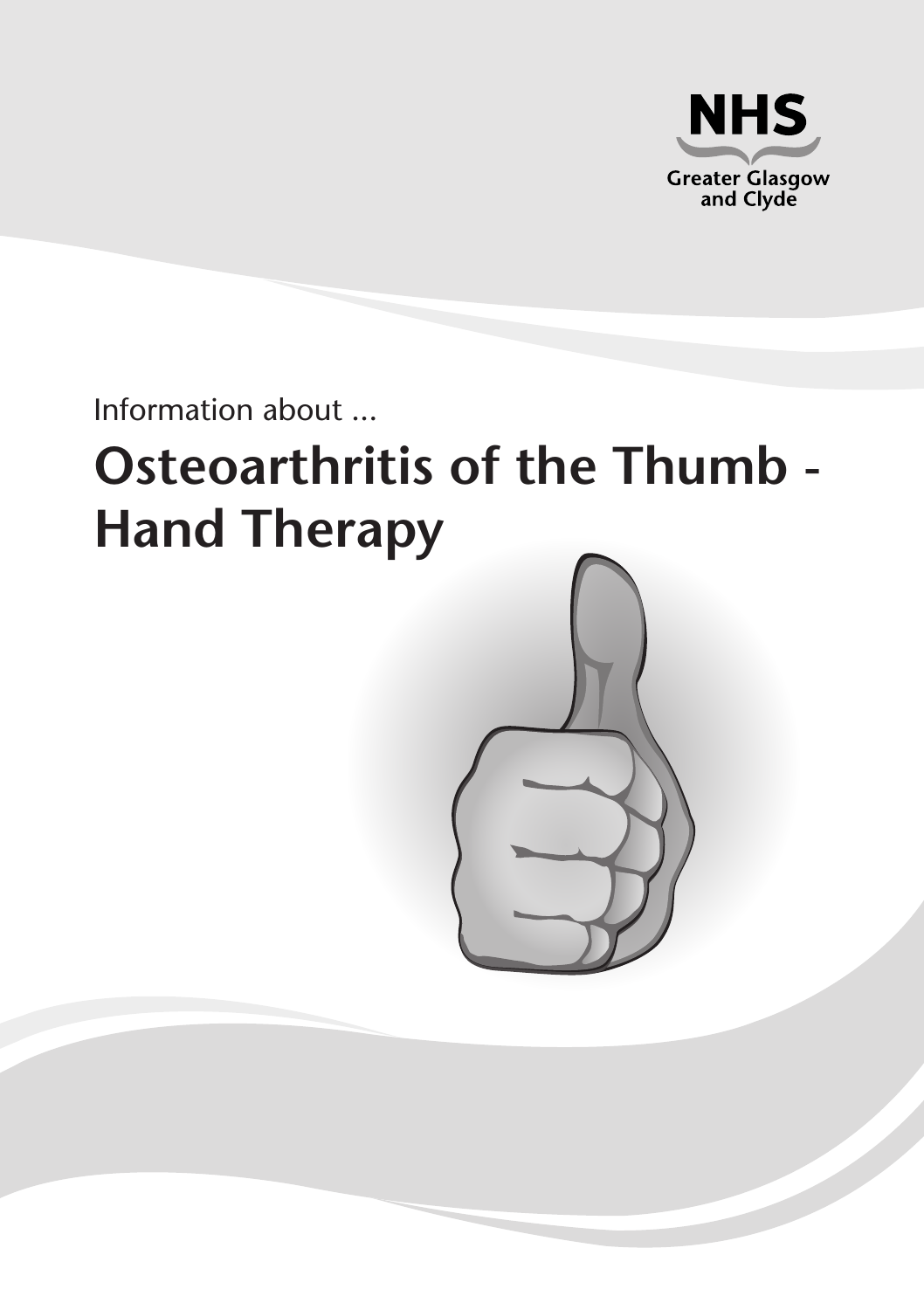# **What is Osteoarthritis (OA)?**

Arthritis means inflammation in the joints. Osteoarthritis is the most common form of arthritis in the UK affecting up to 8.5 million people. It is caused by changes in the cartilage that cover the ends of the bone within the joint.

Normal joints are constantly undergoing repair due to the daily wear and tear that is placed on them. In osteoarthritis this process does not seem to occur correctly and changes occur. The cartilage that covers the end of the bone becomes damaged and worn. Bony growths can form around the joint edges. These are called osteophytes and the tissues surrounding the joint can become inflamed (See diagram 1).



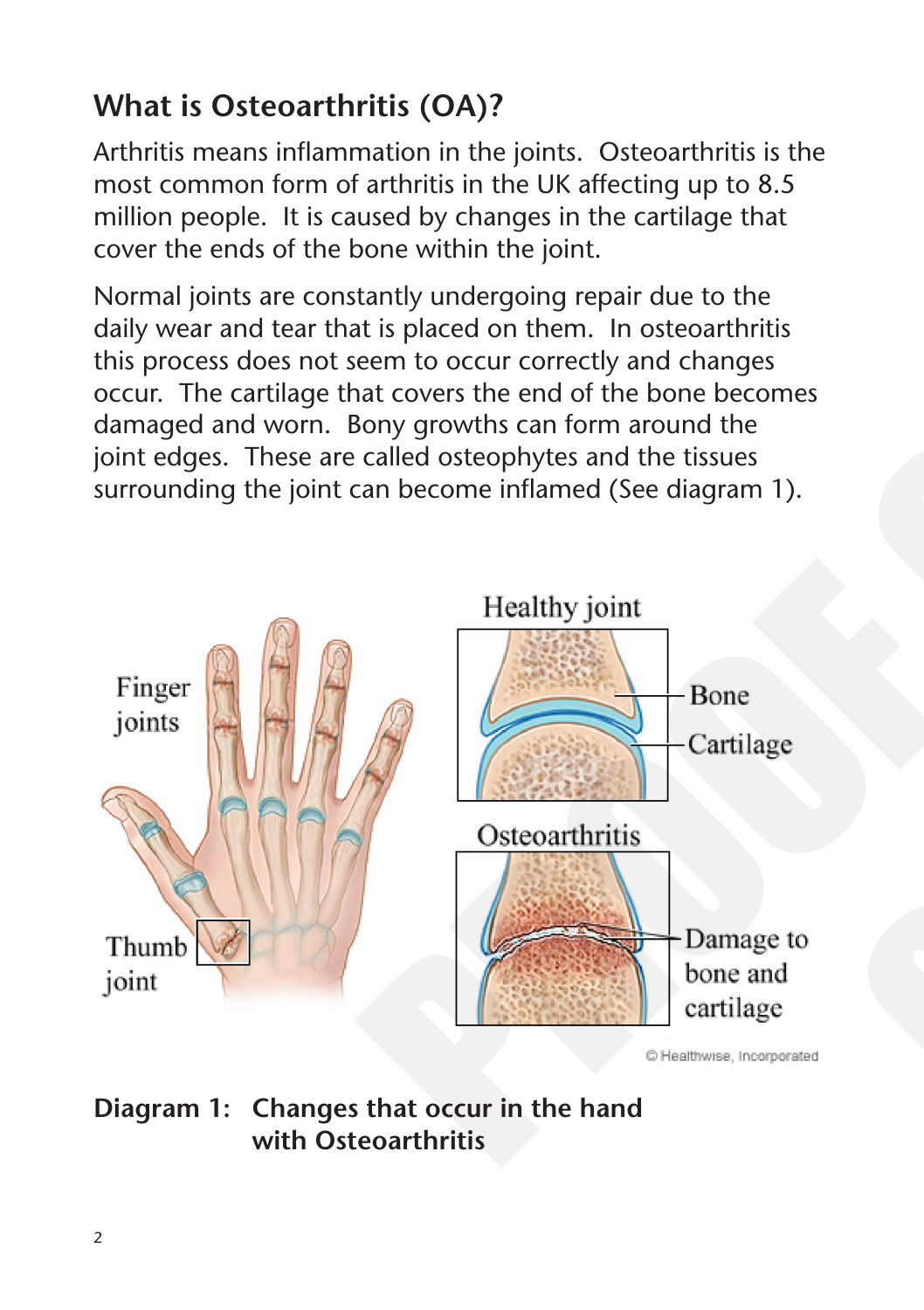The Symptoms of Osteoarthritis of the Thumb are:

- Pain in all the thumb joints, most commonly at the base of the thumb and sometimes into the wrist.
- Stiffness or loss of movement
- Weakness in your ability to grip or hold objects, and difficulty at times performing finer tasks like buttons and zips.
- The joints can become swollen or misshapen and the knuckles can appear thicker.

Sometimes people can have no symptoms of this condition for a long time although X-rays can show changes. The opposite of this can also be true. An individual can have minor changes on a x-ray and have severe symptoms.

# **How is it diagnosed?**

We usually diagnose Osteoarthritis of the thumb by your age, history and symptoms you describe. Usually, you do not need any further tests. However, your doctor may take blood tests or x-rays to rule out any other causes.

### **What causes Osteoarthritis of the thumb?**

It isn't always clear but there are a number of factors that can play a role in developing OA of the thumb.

These include:

- Age: OA is more common with increasing age. This is due to the natural wear and tear process and the body's ability to repair becoming less as you get older.
- **Genetics:** There is thought to be a link to inheriting a tendency for OA.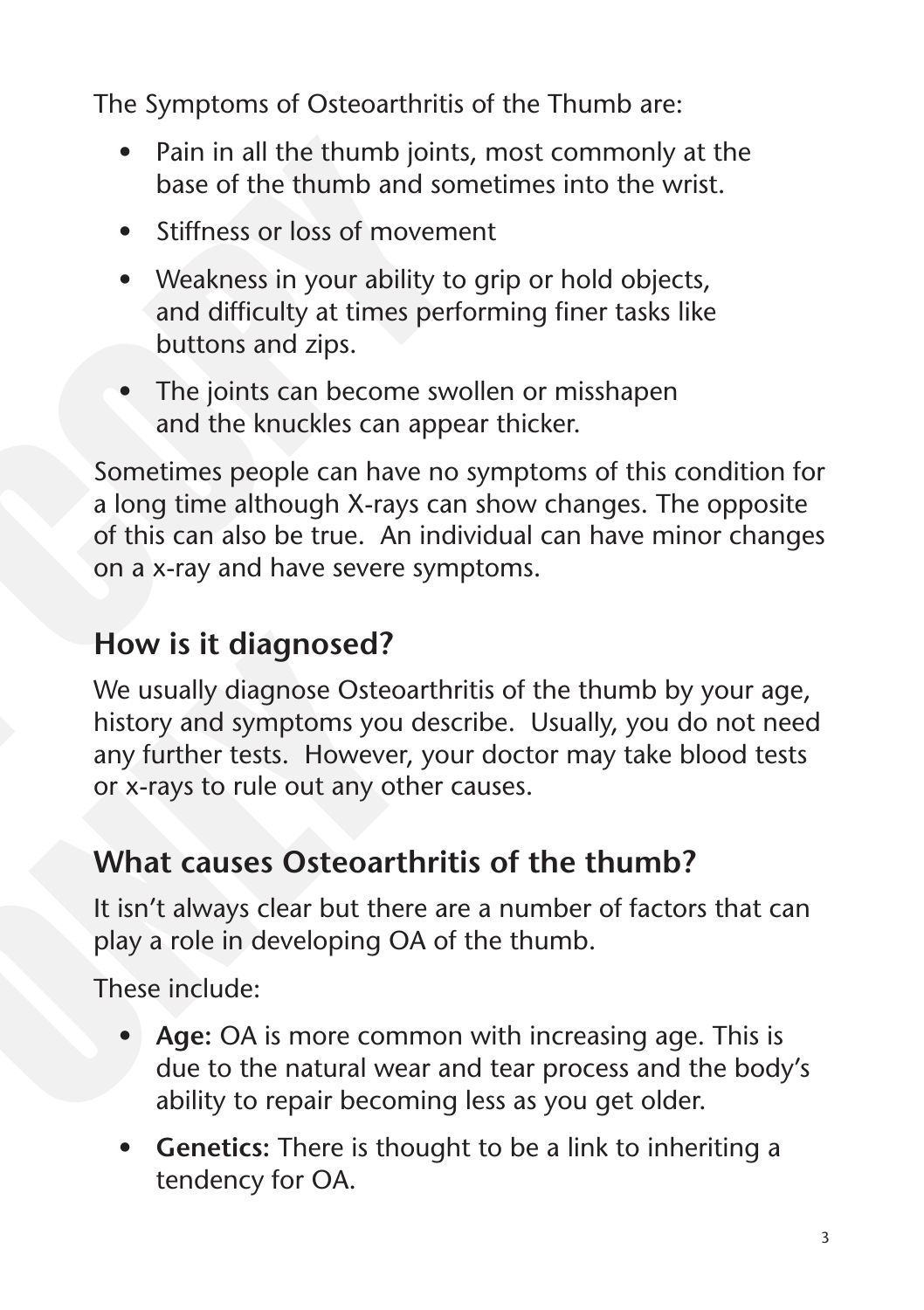- • **Gender:** Women are more likely to develop this than men.
- **Previous injury:** If you have had previous trauma or injury to your thumb this may contribute to OA.
- • **Overuse of the joint:** How you use your hand is also thought to contribute. If you are continually putting pressure through these joints with your occupation, hobbies or lifestyle, this can contribute to the excessive wear of the joint.

### **Prognosis**

A diagnosis of OA does not mean that it will continue to get worse. Only 25% (1 in 4) of patients deteriorate with this condition, 25% (1 in 4) improve and the remainder stay about the same. If you have any worries about your diagnosis please speak to your therapist, GP or consultant.

### **Management**

You will need an individual assessment to determine how best to help you. This will include:

- looking at the mobility of your thumb
- the strength of the muscles that support your thumb
- how you use your hand.

Management can include offering you an individual exercise programme, splinting, techniques to help your pain, advice and assistance on improving the functioning of your hand.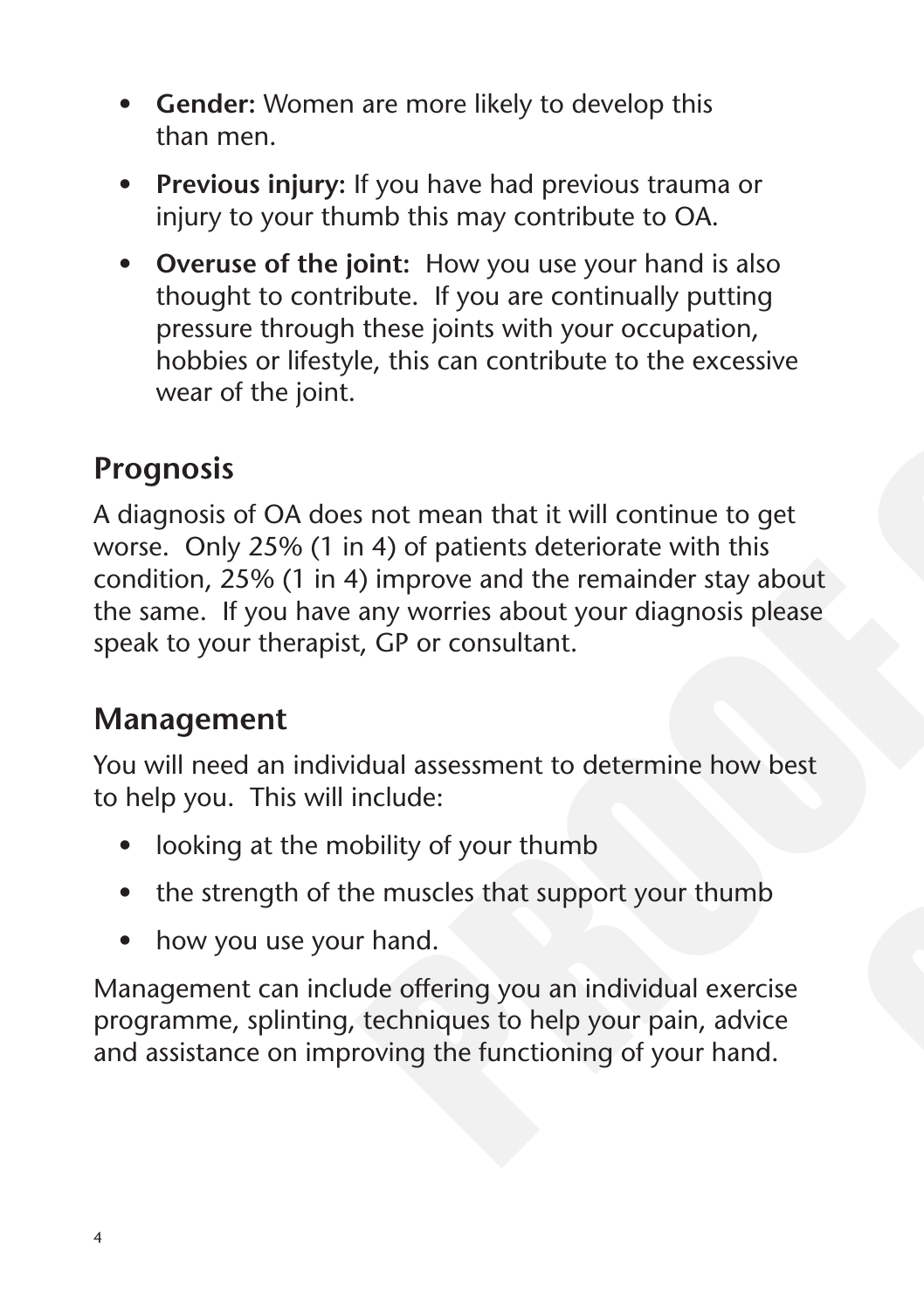# **Exercises**

Your therapist will discuss and show you the exercises that are appropriate for you. Below are examples of some exercises. Only do the exercises your therapist tells you to do.



### **1. Strengthening of muscles at the base of the thumb (1)**

- Place your hand at the edge of a table with your affected thumb off of the edge.
- Bend both the joints of the thumb
- Keeping the hand flat and the thumb joints bent lift the thumb level with the palm of the hand
- Repeat \_\_\_\_ times \_\_\_\_ sets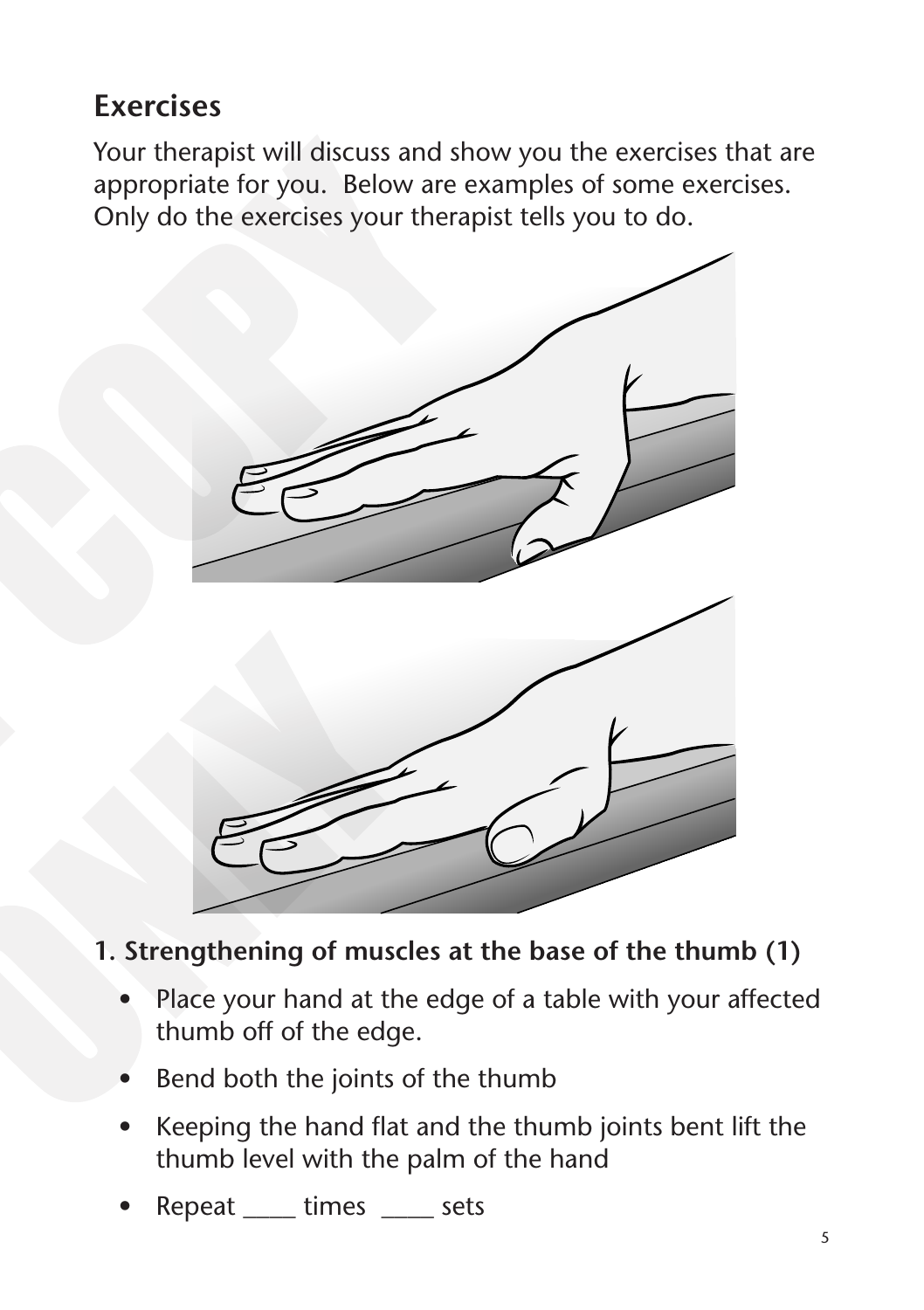

### **2. Strengthening the muscle at the base of the thumb (2)**

- Placing a band around your palm and the thumb below the knuckle in the thumb
- Keeping your palm flat on the table take your thumb away from your palm as far as possible
- Make sure the band does not move above the knuckle
- Repeat \_\_\_\_ times \_\_\_\_ sets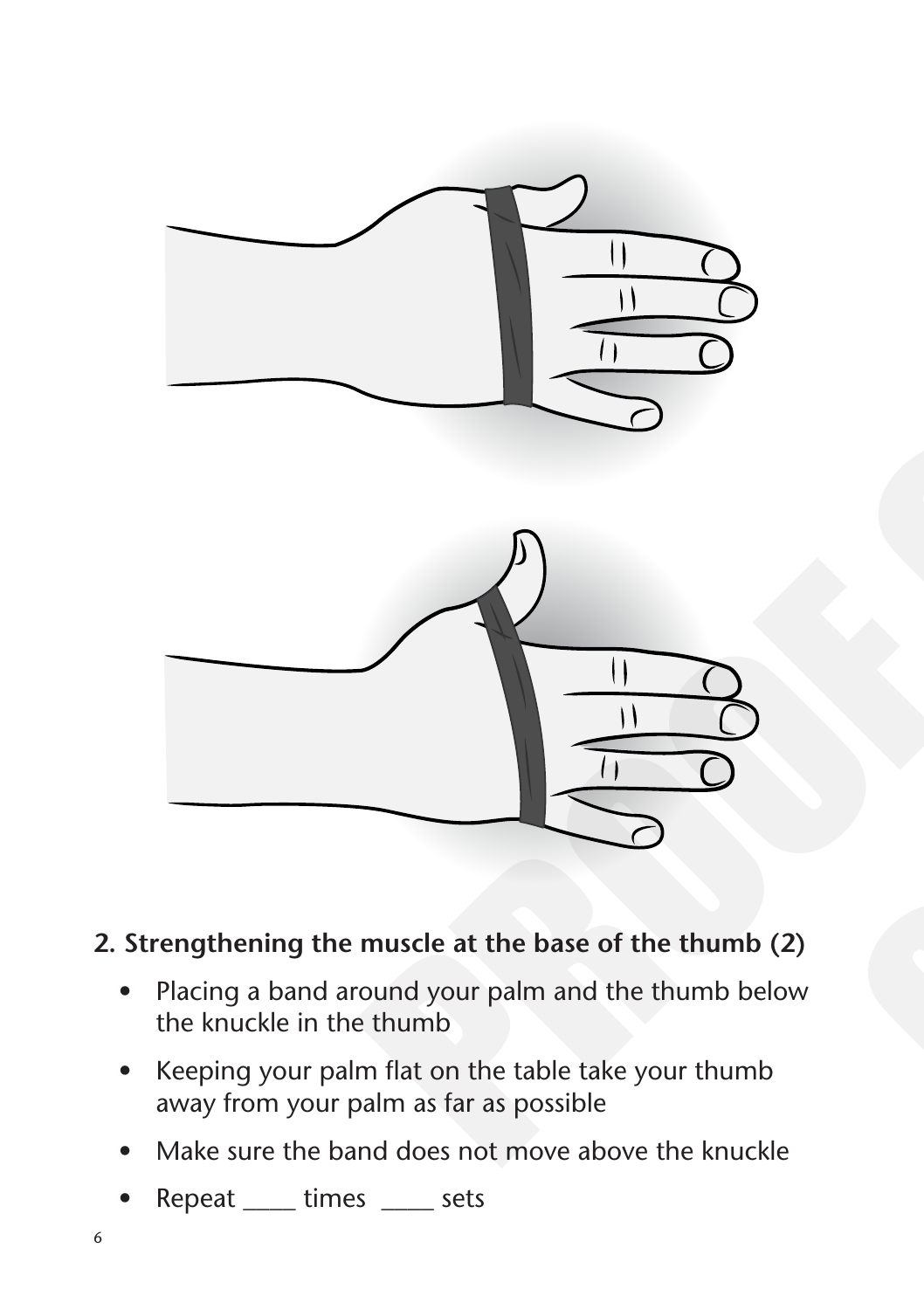

### **3. Stretch of thumb web space**

- Using your other hand take your thumb as far away from your palm as far as you can.
- Hold \_\_\_\_\_ seconds Repeat \_\_\_\_ times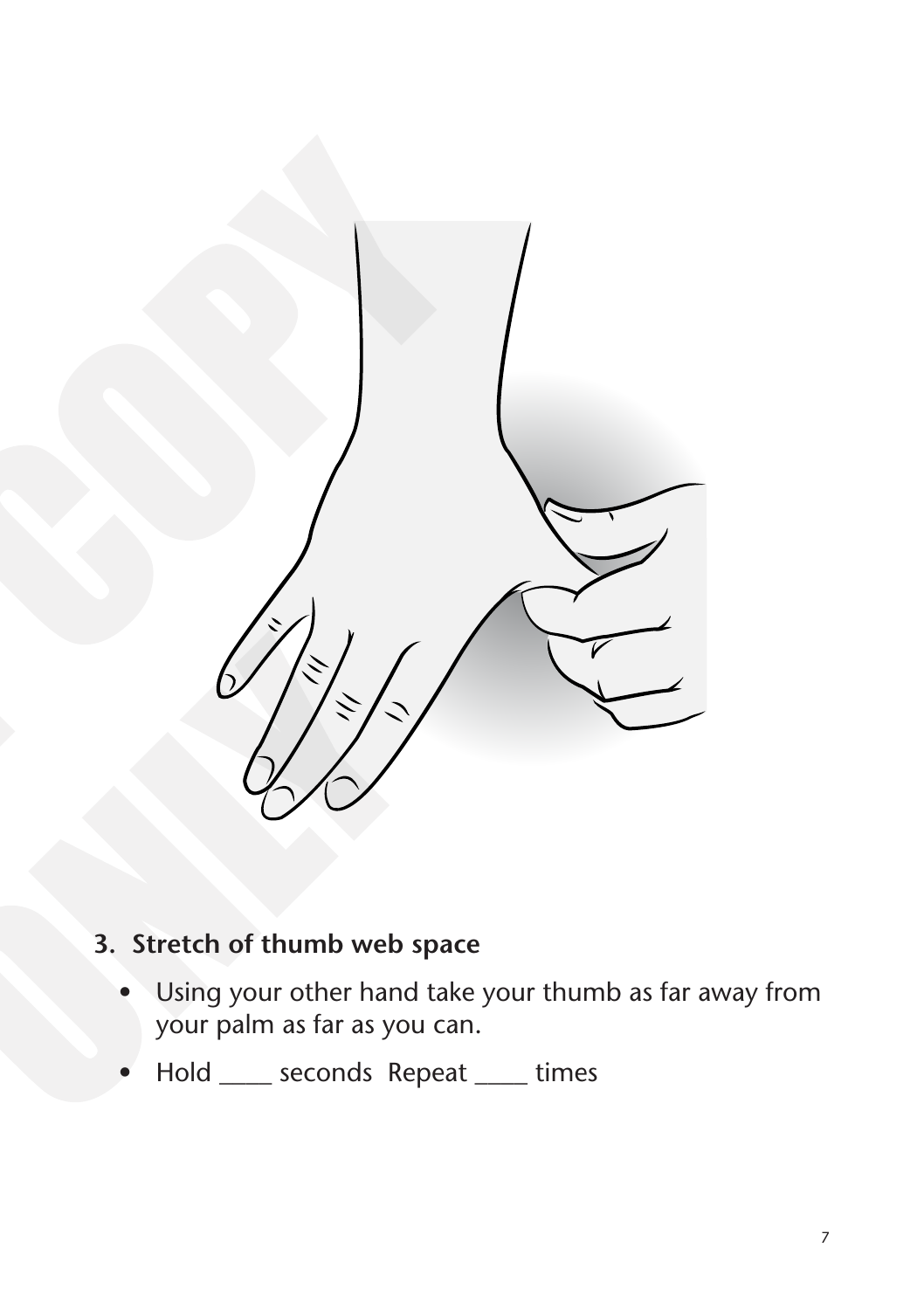# **Splints**

Your therapist may give you a splint to assist with the functioning of your hand and to help relieve the pain. It is very important you follow the instructions on how to use this splint. There is room in the box below to note down any reminders.

Using your splint:

### **How you use your hand**

Your therapist will give you specific advice on protecting your thumb joint and the way you use your hand. This could be in combination with your splint, equipment at work, using your computer etc. This is to help your pain and strengthen the muscles. Use the space below to note down any reminders or advice.

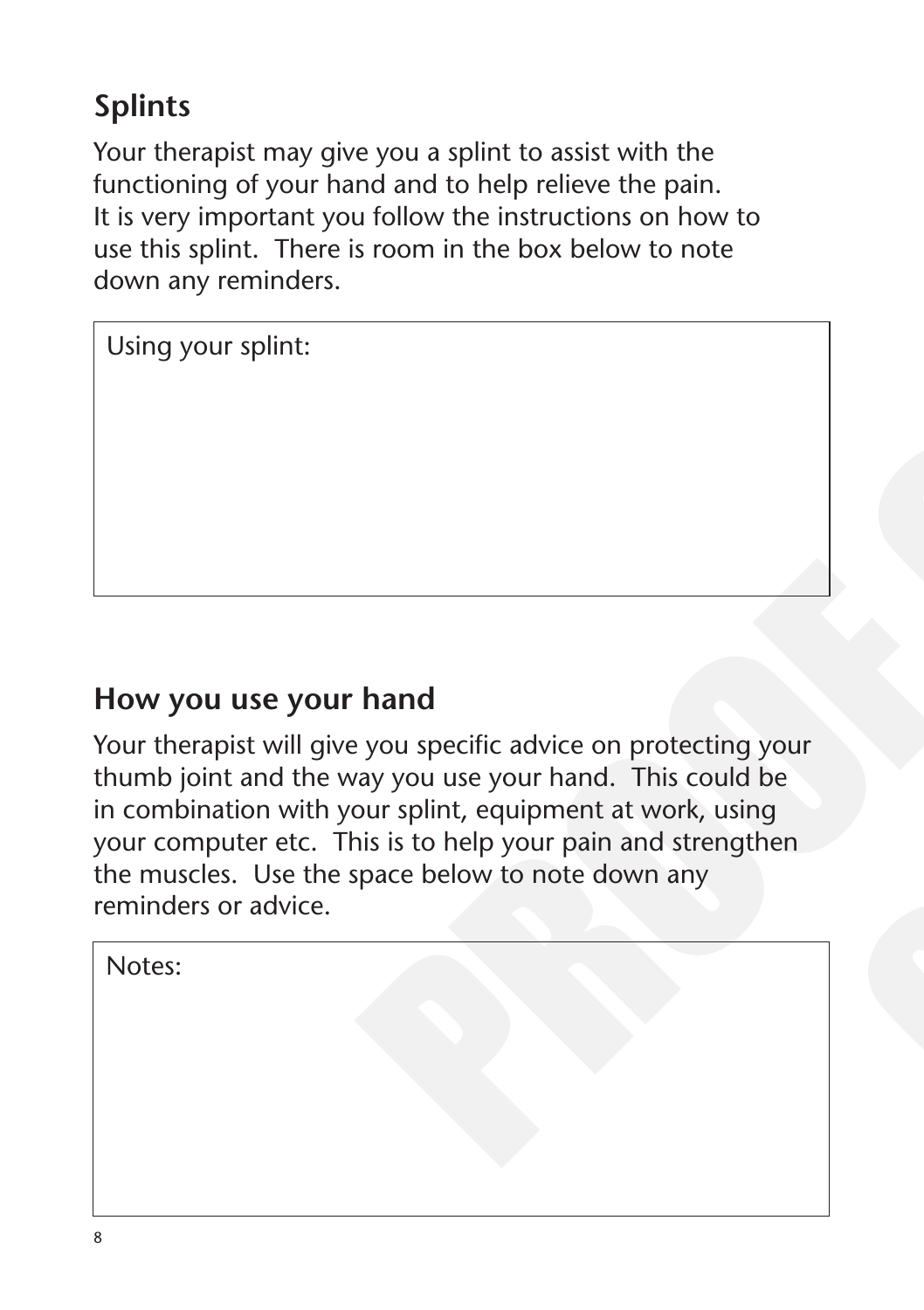# **Heat or cold**

Some patients with OA find heat can help their pain. This may involve placing a hot water bottle or heat pack over your hand or using a warm water bath. Always make sure that the temperature is not too hot for you skin, safety first.

Or if you feel hot and swollen around your joint an ice pack can also be soothing. Always protect your skin with a damp cloth as the ice can burn. Again if you have sensory problems in you hand speak with your therapist before trying ice.

### **What other treatments are available?**

#### **Painkillers**

Simple analgesia like paracetamol can be an effective painkiller. Ask your GP or pharmacist for advice on the most appropriate medication for you.

### **Steroid injections**

We can inject Corticosteroid directly into the joint. This provides an anti-inflammatory effect but is not always suitable for every patient. Speak with your GP, Consultant or physiotherapist for more information.

### **Surgery**

If exercises and painkillers are not effective there are surgical options available. The most common procedure is a trapeziectomy. This involves removing one of the bones that is most worn and causing pain, however you would need a referral to an orthopaedic surgeon for this.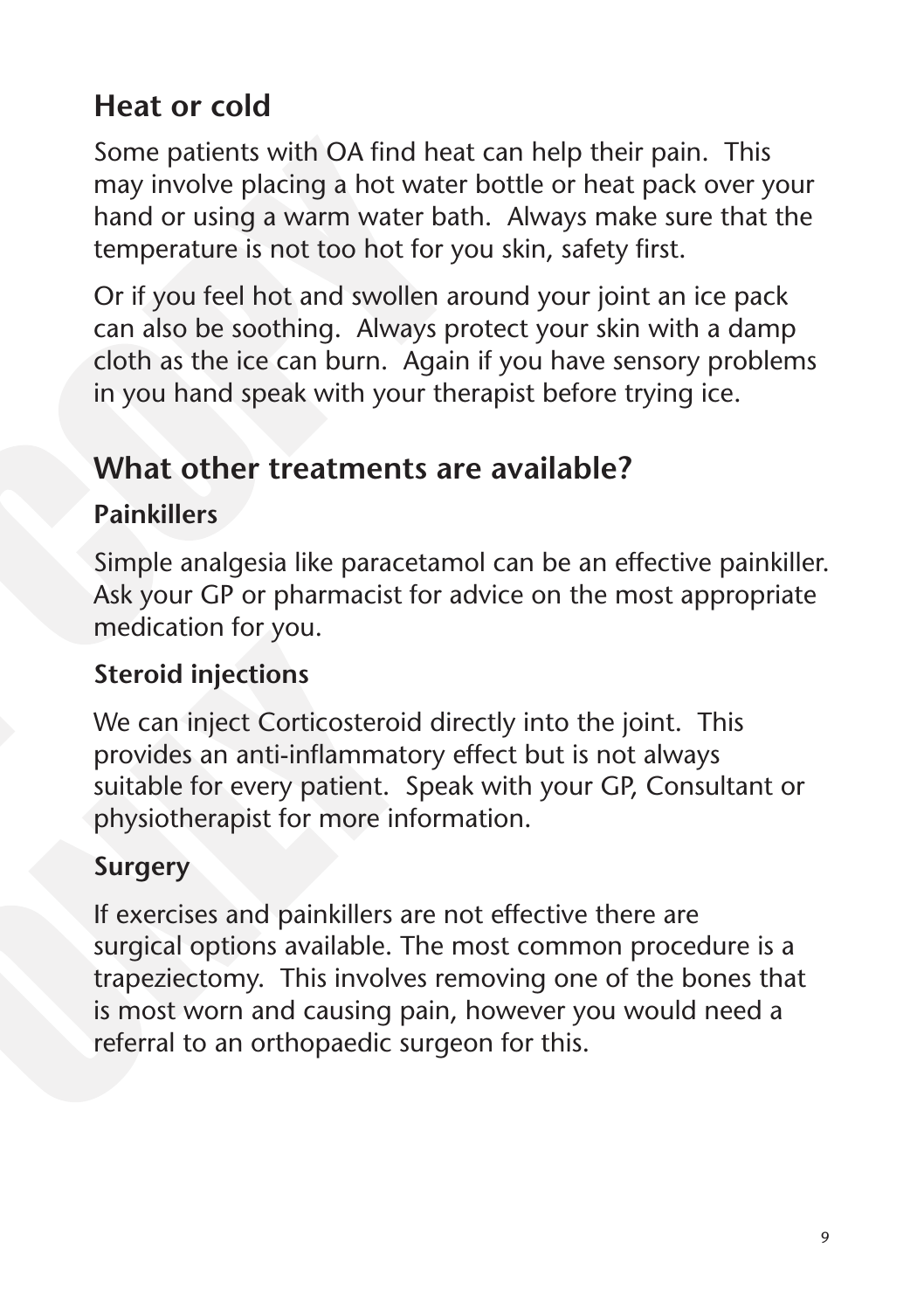# **References**

- 1. Osteoarthritis patient information leaflet. www.patient .co.uk
- 2. NICE clinical Guideline, The Care and management of osteoarthritis in adults. January 2008.
- 3. Hunter DJ, Felson DT. Osteoarthritis. BMJ, March 2006.
- 4. Colditz, Judy (2000). The Biomechanics of a Thumb Carpometacarpal Immobilisation Splint: Design and Fitting. Journal of Hand therapy 13:228-235

# **More Information**

- 1. **www.patient.co.uk**
- 2. Arthritis Research UK: **www.athritisresearchuk.org**
- 3. NHS Inform

**www.nhsinform.co.uk**